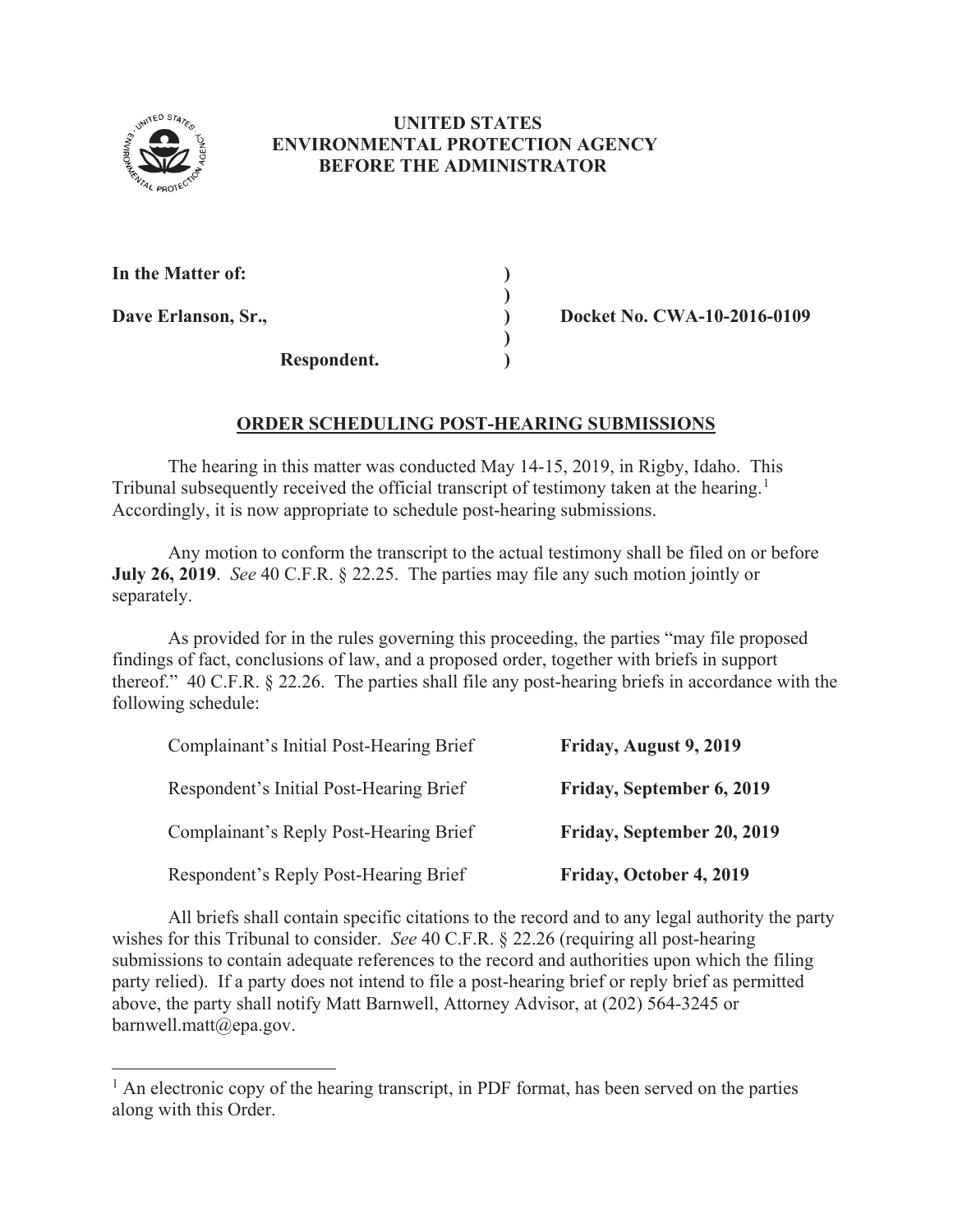**SO ORDERED.**

Churtu Douliar Coyhla

Christine Donelian Coughlin Administrative Law Judge

Dated: June 26, 2019 Washington, D.C.